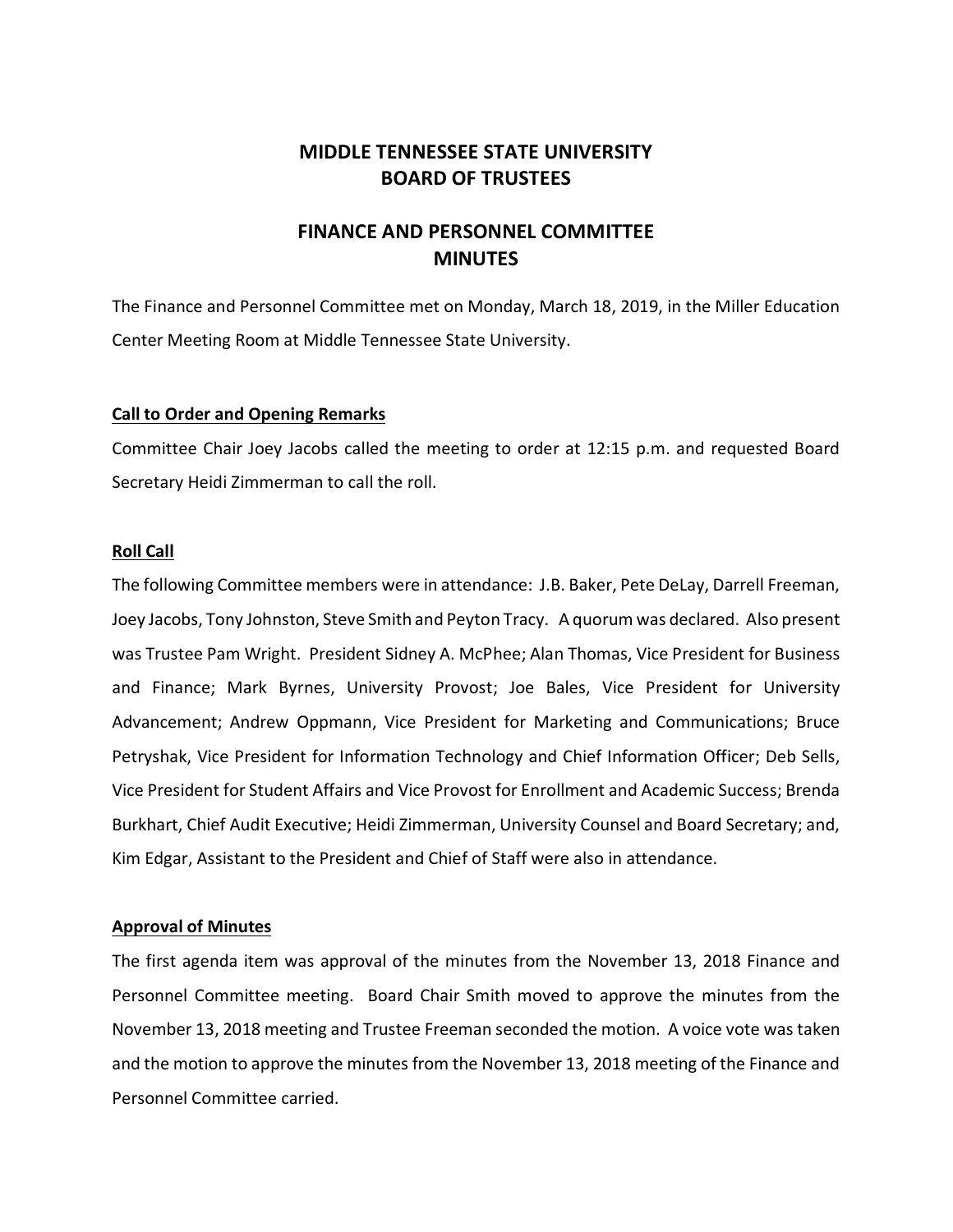## **Rule Promulgation and Related Policy Revision**

The second item on the agenda concerned approvals for a revision to Policy 775 – Traffic, Parking, and Safety Enforcement and a corresponding revision to associated Rule 0240-07-03. Mr. Thomas explained the purpose of the revision was to set the duration of a temporary disabled permit to be consistent with current per semester permit issuances. Mr. Thomas asked Ms. Zimmerman for additional comments regarding the revision to the rule. Ms. Zimmerman noted that rule promulgation on this topic is a requirement pursuant to T.C.A.  $\S$  49-8-203(a)(1)(D). Trustee Freeman made a motion to approve the revision to Policy 775 – Traffic, Parking, and Safety Enforcement and the corresponding revision to associated Rule 0240-07-03. Trustee DeLay seconded the motion. A roll call vote was taken and the motion to approve the revision to Policy 775 – Traffic, Parking, and Safety Enforcement and the corresponding revision to associated Rule 0240-07-03 carried unanimously.

#### **Building Naming – Stark Agriculture Center**

The next agenda item concerned approval to change the name of the Stark Agribusiness and Agriscience Center to the Stark Agriculture Center, which was the name given to the building when it was erected in 1978. Mr. Thomas informed the Committee that University policy requires approval from the Board of Trustees for recommendations of building name changes. He then provided the Committee with a brief history of the events leading up to the request for the name change. As required by MTSU Policy 160, the request was submitted to the Building Name Advisory Committee and they concurred with the recommendation for the change. Dr. McPhee added that Stark family members were also contacted to ensure their support of the name change. A motion was made by Trustee Freeman to change the name of the Stark Agribusiness and Agriscience Center to the Stark Agriculture Center. Trustee DeLay seconded the motion. Due to his position as a faculty member in the School of Agriculture, Trustee Johnston recused himself from the vote. A voice vote was taken and the motion to change the name of the Stark Agribusiness and Agriscience Center to the Stark Agriculture Center passed.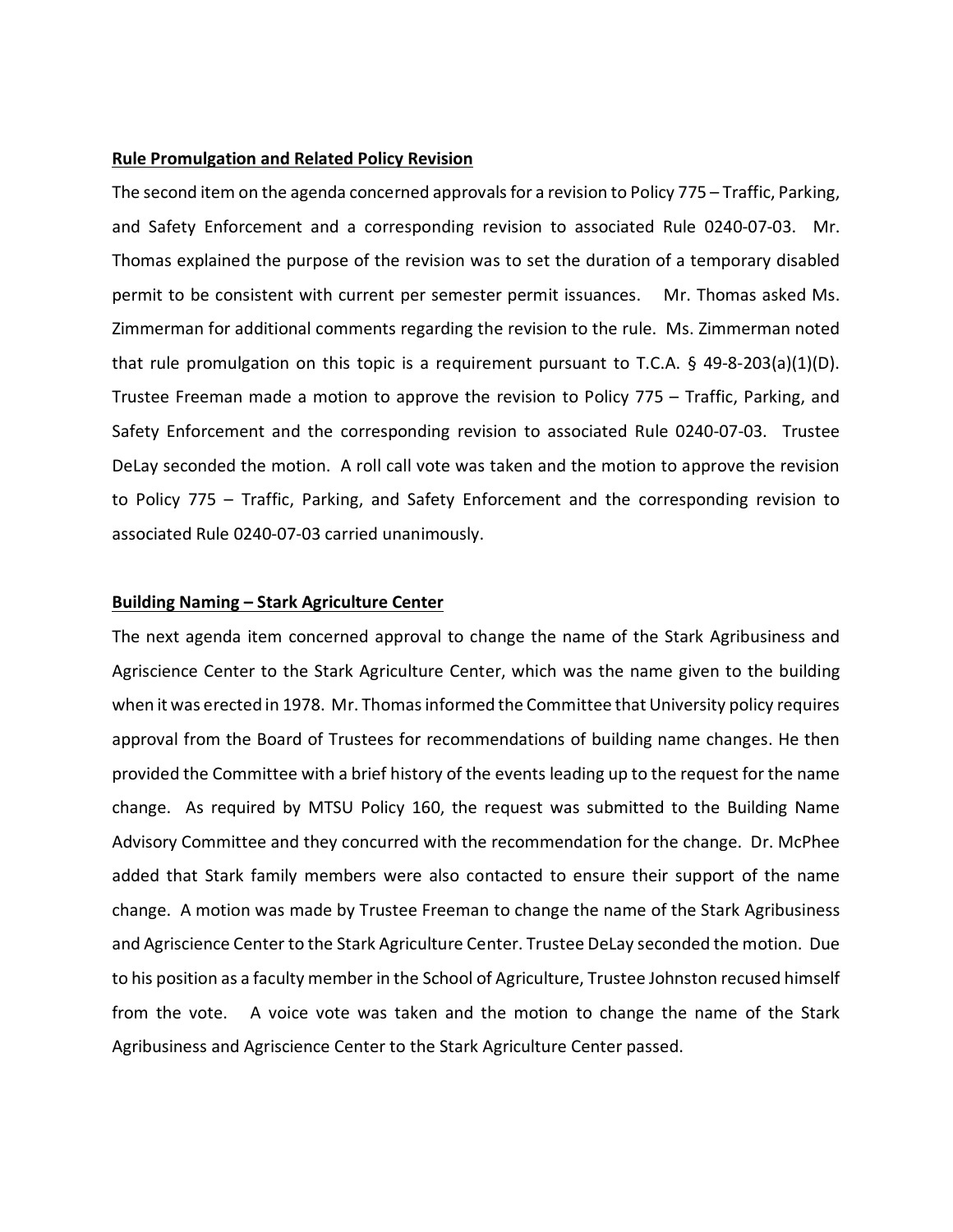### **MTSU Foundation Agreement**

The fourth item on the agenda was a request for approval of an updated agreement between the University and the MTSU Foundation. Mr. Thomas explained that the current Foundation agreement is no longer applicable since the University is now under the governance of the Board of Trustees. He provided the Committee with a brief overview of the roles and responsibilities assigned to both the University and the Foundation under the proposed agreement. Trustee DeLay stated that he would like to gain a better understanding of the Board's role in the relationship between the University and its Foundation before taking action on the agreement. The Committee agreed and action on this item was deferred until a later date. Chairman Jacobs asked University Advancement Vice President Joe Bales to provide an informational session on this topic during the luncheon meeting at the Spring Quarterly BOT Meeting on April 3, 2019.

## **Governor's 2019-20 Budget**

The fifth item on the agenda concerned an update on the 2019-20 Governor's Budget. The meeting materials contained a copy of an email sent to the Board members summarizing the financial impact to MTSU along with an analysis prepared by the Tennessee Higher Education Commission (THEC) showing the impact to all of higher education. Mr. Thomas informed the Committee that MTSU is continuing to monitor the budget as it passes through the legislative process. Trustee Johnston asked if the Governor and his staff take salary increases allocated by our Board into consideration when making salary allocations for the following year. Dr. McPhee responded that any salary increases allocated by our Board would not have an effect on state budget allocations for the following year. Mr. Thomas stated that the 2019-20 Governor's Budget does not contain an allocation for higher education salary increases. He explained that the higher education institutions were allocated one amount and it is at the discretion of each institution to determine how much of that amount may be allocated towards salary increases. He noted, however, that it is possible for next year's budget allocation to contain separate categories for salaries and operations as it sometimes has in previous years. A brief discussion ensued of how salary allocations have been presented in the Governor's Budget over the last few years. Dr.